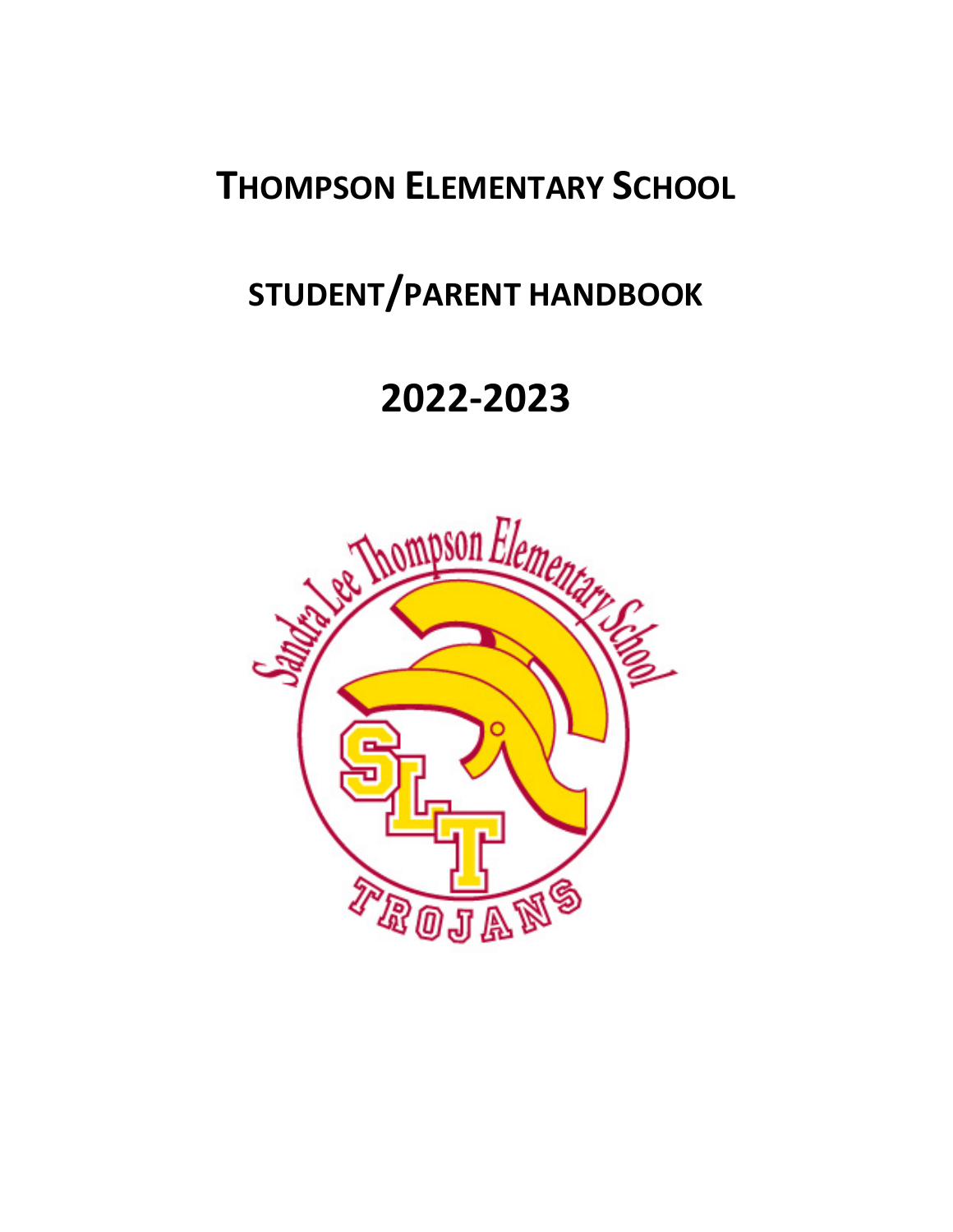Sandra Thompson Clementary School



7351 N. Campbell Doad • Las Vegas, NV 89149 • (702) 799-3430 • Fax (702) 799-3432

Dear Students and Parents,

Welcome to Sandra L. Thompson Elementary School. We are excited to begin another year with our wonderful students and school community! The purpose of this handbook is to provide students and parents with an overview of the policies, procedures, and expectations of our school. We hope this handbook serves as a convenient reference to assist you in answering questions about Thompson Elementary School. The handbook is also easily accessible on our school's website, [www.thompson-ccsd.net.](http://www.thompson-ccsd.net/)

Thompson Elementary is an amazing school. From the minute students walk in our doors until the time they leave, we strive to make each learning experience engaging, meaningful, and productive. We take pride in meeting the needs of each individual student as we help build a bridge to their future successes. The staff at Thompson Elementary School is truly committed to ensuring the academic and social well-being of each student. Our teachers and staff work tirelessly to do whatever it takes to help each student succeed. This staff's commitment to excellence is unparalleled and awe inspiring for me to watch. I am truly fortunate to be able to work with such dedicated professionals.

Please review the contents of this handbook together with your child. Please feel free to contact the school regarding any questions about our school. We are certain that by all of us working together, we will continue to provide a world class education for our students.

Sincerely,

Sham Hallal

Shawn Halland Principal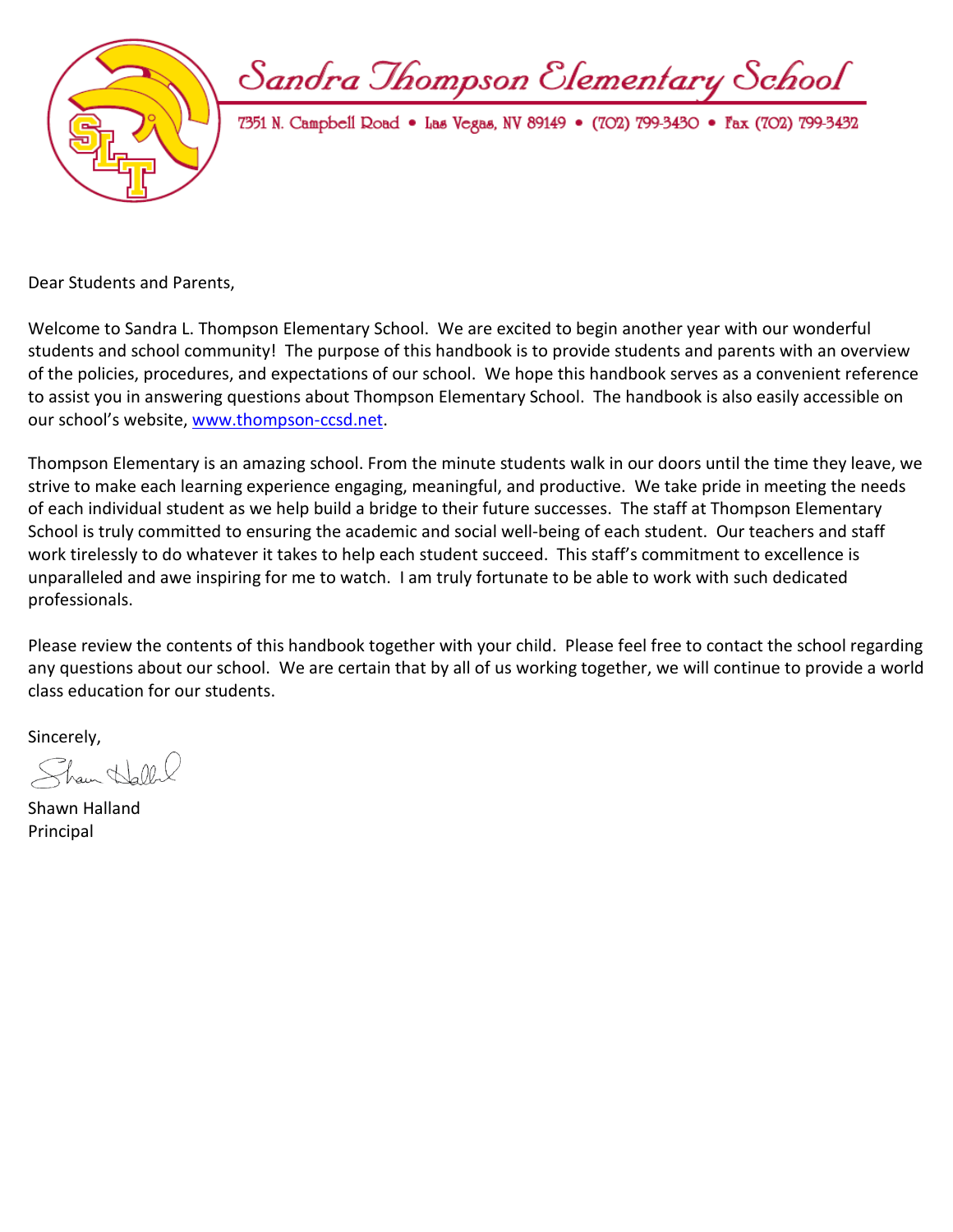# **Mission Statement**

The commitment of Sandra L. Thompson Elementary School is to instill a sense of lifelong learning through service, challenge, and excellence within our school community to ensure our students become responsible, productive citizens of a diverse society.

#### **School Information:**

| Grades: | Early Childhood and Kindergarten - Fifth |
|---------|------------------------------------------|
|         |                                          |

Regular office hours: 6:45 a.m. – 3:15 p.m.

### **Student Hours:**

| Grades K-5: | $8:00$ a.m. $-2:11$ p.m.  |
|-------------|---------------------------|
| Pre-K AM    | . 8:00 a.m. – 10:30 a.m.  |
| Pre-K PM    | $11:40$ p.m. $-2:11$ p.m. |

#### **A TYPICAL DAY AT THOMPSON ELEMENTARY SCHOOL**

| $7:40$ a.m.                      | Students arrive at school and enter at one of the established arrival<br>doors into the building |
|----------------------------------|--------------------------------------------------------------------------------------------------|
| $7:40$ a.m. $-7:55$ a.m.         | Breakfast is available in the multipurpose room                                                  |
| $7:55$ a.m.                      | The first bell rings; all students should be in class                                            |
| 8:00 a.m.                        | School day officially begins (tardy bell)                                                        |
| During the instructional day     | Students walk quietly in the halls and use restrooms quietly.                                    |
| Entering the lunchroom for lunch | Students enter quietly, walk in line, quietly get their lunch,<br>and are seated.                |
| 2:11 p.m.                        | Dismissal                                                                                        |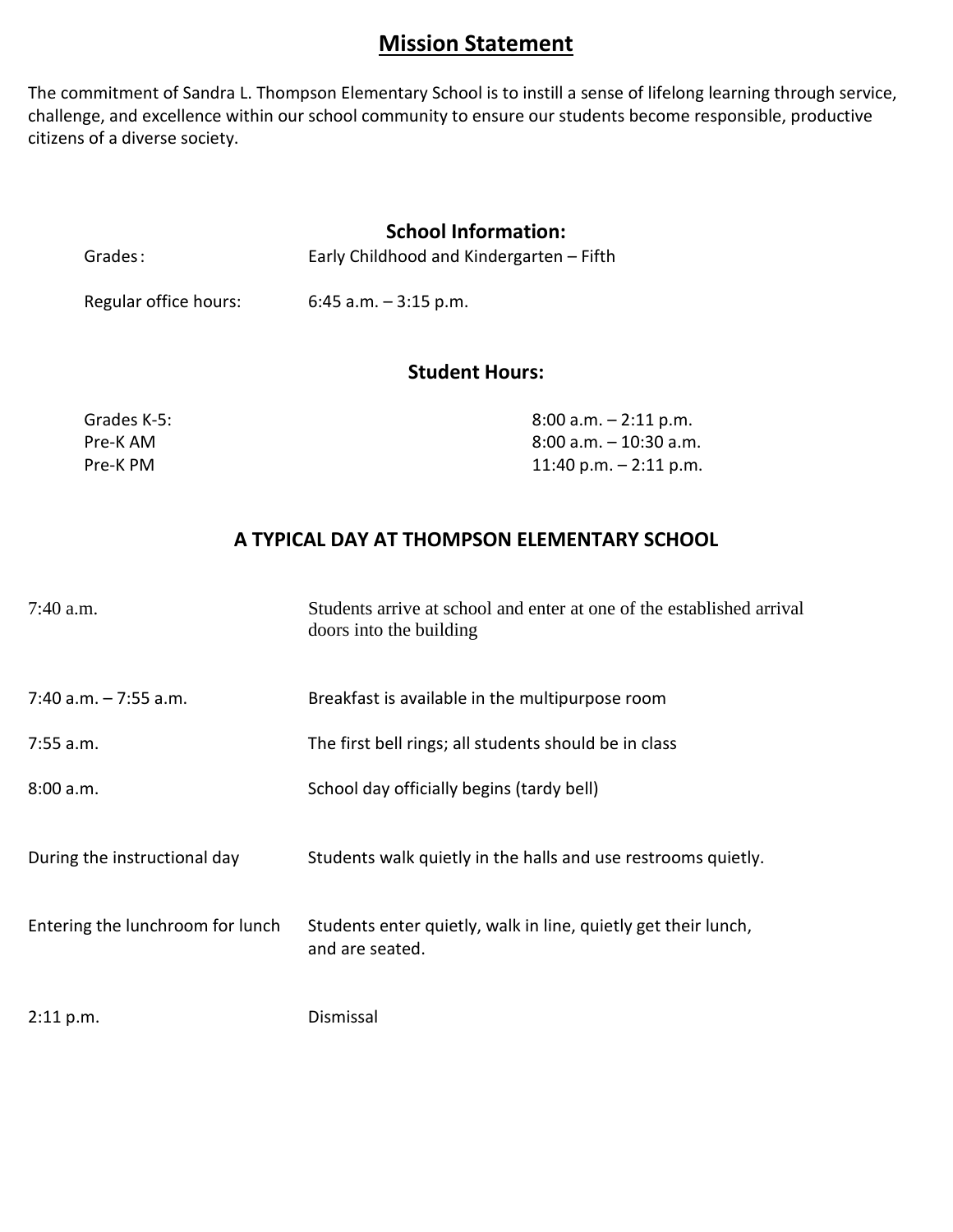# **GENERAL SCHOOL INFORMATION**

### **SCHOOL ARRIVAL**

**Students can arrive at school at 7:40 a.m**. **Supervision will not be available prior to 7:40 a.m. To ensure your child's safety, please adhere to this time. Students cannot be on campus prior to 7:40 a.m.**

Once arriving on campus, students will proceed directly to the classroom unless they are eating breakfast at school. If they are eating breakfast, students will go to the multipurpose room to have breakfast, and then proceed to class.

**Tardy Students: Students arriving at or after the 8:00 a.m. tardy bell must be walked into the front office by a parent or guardian. They need to be signed in on the log in the office and receive a late pass.** CCSD Regulation states that a student is marked tardy when they are not physically present in the classroom at the start of the instructional day. This means that students must be in their classrooms by 8:00 a.m. The best way to ensure this is for students to arrive each morning at 7:40 a.m. *Students who walk into the building at 8:00 a.m. do not have time to arrive in their classroom by the tardy bell and will require an adult to sign them in before they will be sent to class. Please ensure that you note the clock times within the school as a reference.* 

# **MORNING DROP-OFF**

The parking lot tends to be very busy in the morning and afternoon. We have implemented important procedures to help maintain student safety.

#### **Morning Drop-Off Procedure**

- 1. Students may arrive as early as 7:40 a.m. when our gates and doors open. Please ensure that your student does not arrive any earlier as **we do not provide adult supervision until 7:40 a.m.**
- 2. The staff parking lot, located closest to the kindergarten playground, will be closed off during the day. Parents may not enter this parking lot to drop off.
- 3. The bus lane in front of the school is closed for thru-traffic and is only used for busses.
- 4. The main parking lot, located in front of the school, between the school and Campbell Road, is used for an *express dropoff lane*. Any vehicles driving through the express lane must do so slowly in a single lane. Please ensure that you watch for children and stop for people using the crosswalk.
- 5. Parents using the express drop off lane are asked to pull forward to the farthest point possible, toward the end of the front parking lot.
- 6. Once stopped, parents must remain in the car as the student quickly exits the car and walks through the playground and enters the building. Morning duty personnel will assist to ensure students enter the playground safely.
- 7. Parents are asked to exit the parking lot immediately; remaining parked in the lane to watch your child walk to the playground causes a traffic backup in the lane. If parents choose to remain to watch their child or children enter the playground, they will be required to pull into a parking spot.
- 8. If your child requires assistance in getting out of the car or walking to the playground, we ask that you find a suitable parking space so that traffic can proceed as normal. Please do not stop for more than a few moments in the express lane.
- 9. Parking is available east of the school on Campbell Road, north of the school on Severance Lane, or south of the school on Solar Avenue.
- 10. **For the bus lane on the south side of the school, the lane will be available for use in the mornings only to pull into and drop-off a student.** Cars cannot park in the lane or stop for more than a few moments, as it will serve as a quick dropoff lane. Drivers are asked to pull forward as far as possible to drop off their children and to use extreme caution with students in the area, driving in and out of the lane slowly.

**Important notes for the safety of our students:** Please ensure that you proceed slowly through the parking lot and school areas at all times. Ensure that you stop for students in crosswalks. Please use the crosswalks to model the actions to promote student safety. Dropping students off at the sidewalks around school is only permitted in NON-FIRE LANE locations. If an area of the sidewalk is marked for a fire-lane, cars must NOT park or stop in the areas for pick-up and drop-off.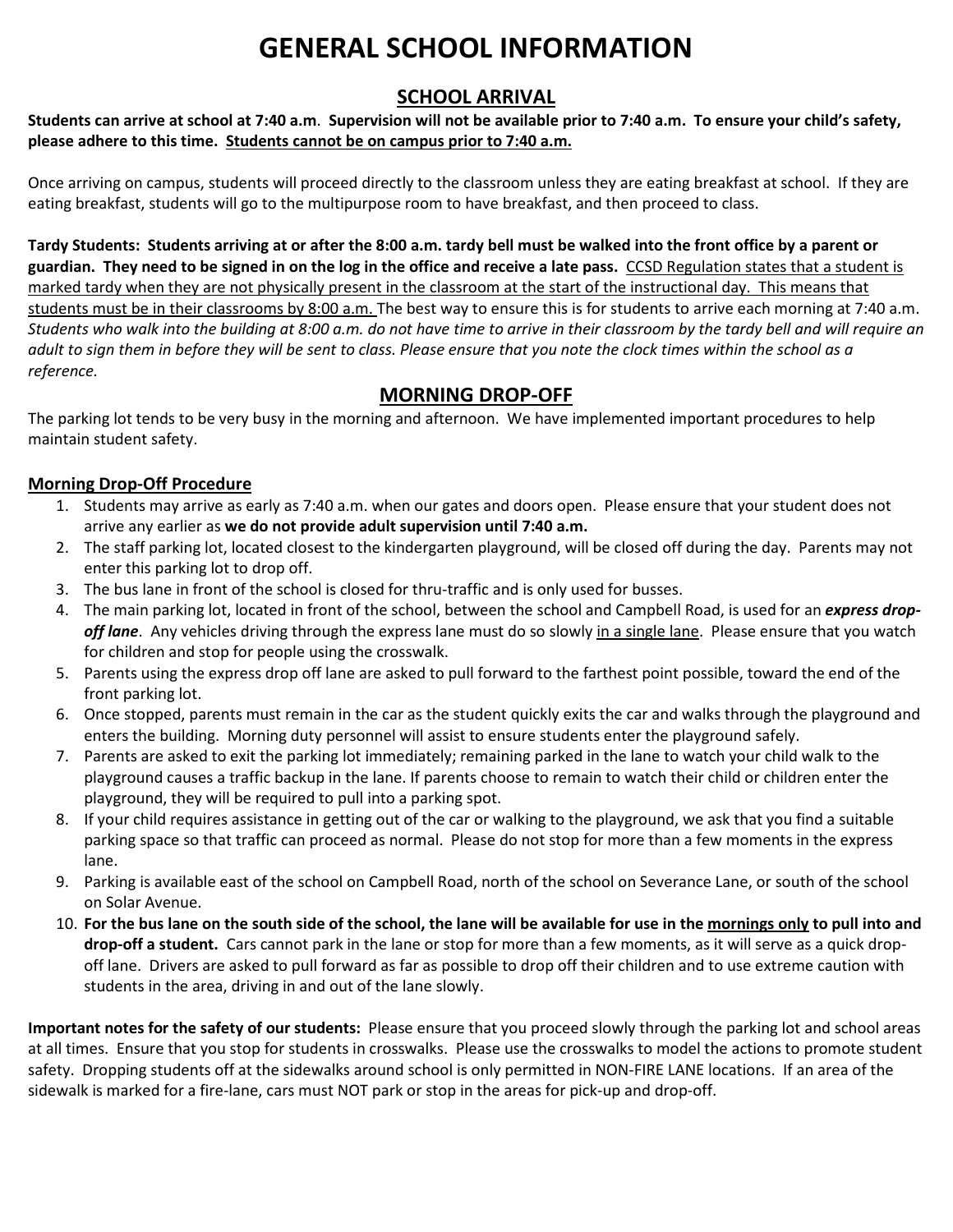# **CLOSED CAMPUS - DROP OFF AND PICKUP PROCEDURES**

#### **Morning Drop Off**

- Only authorized CCSD personnel will be allowed inside the campus in the morning. For those parents and guardians dropping off their children, you can bring your student(s) to either of the available gates: the main gates on the East side of the campus or the small gate on the South side of the campus near the "kiss and go" lane.
- **Parents can continue to drop off students from the main parking lot on the East side of our campus, following** established driving and parking policies, or utilize the "kiss and go" lane on the South side of our campus.
- **No parents or guardians will be permitted inside the school campus.** For the purposes of this policy, the term "school campus" is defined as any area within the fenced portions of our school as well as the entire interior of the school building.
- Kindergarten students will continue to be dropped off near the Kindergarten gate on the North side of the school. Parents will not be permitted onto the Kindergarten playground.
- **Parents will not be permitted to enter the multipurpose room.**

# **After School Pickup at Dismissal**

- **At 2:10 p.m**., our gates will open. We will make every effort to ensure classes are lined up and ready for dismissal by 2:11 p.m. daily.
- Teachers will communicate to parents where the pickup location will be at the end of each day. This varies depending on where the class is located in the building. We will utilize all available gates to minimize crowd congestion.
- **Teachers will only release students to those authorized to pick up the student(s)**.
- If you are planning on an older high school or college sibling pick up your child, that person **a**) must be on the authorized pickup list, and **b**) cannot bring friends and associates onto the campus with them.
- It is imperative that parents include all individuals who may pick up their student(s) on the pickup list. Teachers will not release to someone not on the pickup list.
- If there are any questions or discrepancies regarding who is picking up a student, the student will be brought to the office by the teacher and administration or a designee will determine if the person is able to pick up the child.
- All students should be picked up by 2:16 p.m. daily.
- For safety reasons, PreK, Kindergarten, and First Grade students must be released to a parent, guardian, sibling, or other authorized individual and will not be released to walk home by themselves.
- Parents are encouraged to register and prepay for Safekey in the event that your child cannot be picked up by the required time due to unforeseen circumstances.

# **STUDENT CHECK-OUT**

The following procedures are in place for parents wishing to pick their child up for early release:

- **All persons must check in at the office**. Extreme care is exercised at all times when releasing children from our school.
- **Anyone** picking up a student will be asked for valid picture identification. It is necessary to have identification with you any time you will be picking your children up early.
- Only persons listed in the student's file as parents, guardians, or emergency contacts will be allowed to sign a student out.

Please understand that **early pickup is not available after 1:50 p.m**. Many parents attempt to beat the traffic by picking up their children early. This can tie up the office staff during the busiest time of the day. The last minutes of school are typically when teachers distribute and explain the homework, so students really need to be there. Please make arrangements to pick up prior to 1:50 p.m. if needed, or schedule appointments after school hours. Thank you for your help in this matter.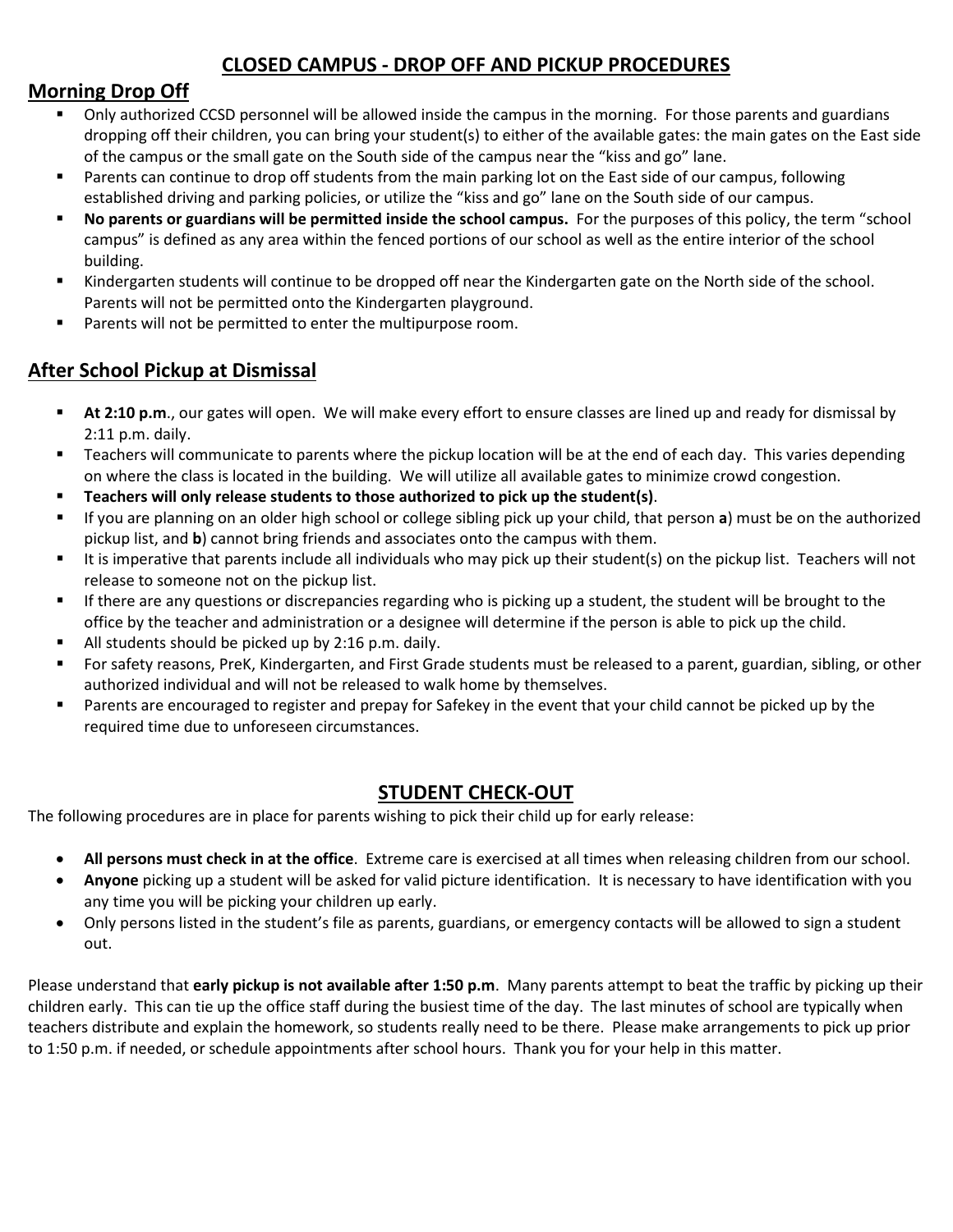# **AFTERNOON DISMISSAL**

#### **Students will be dismissed at 2:11 p.m.**

For safety reasons, the Thompson parking lot will be closed off each afternoon prior to dismissal time. Only district busses, daycare vans, or vehicles with a visible handicapped tag/license plate will be able to enter the parking lot prior to and immediately after dismissal time. Please be vigilant in obeying all traffic laws and act as a courteous driver when picking up your child. We have hundreds of students leaving the campus at the same time, so please act in a way that ensures the safety and well-being of all students, staff, and community members. Lastly, please understand that bus areas are clearly marked and should never be used for parking or for pulling into. Cars are not allowed in the bus areas.

- The front parking lot will be closed each day at 1:55 p.m.
- The front entry gate, bike rack gate, and the bus lane gate will be unlocked daily at 2:10 p.m.
- Students will be released near the assigned exit gate and proceed out through gate to meet a parent/guardian. Parents/guardians are not permitted inside the fenced perimeter.
- For students using bikes or scooters, they will need to walk their bikes and scooters down the ramp to exit the parking lot. Bikes and scooters are never allowed on the playground and are not allowed on the sidewalk area in front of the school at the end of the day.
- If an older sibling who does not attend Thompson is picking up a younger brother or sister from the campus, the sibling must obey all school rules and procedures and may not bring other friends with them who do not have Thompson siblings.

#### **SAFEKEY PROGRAM:**

The Safekey Program is a recreational enrichment program for children in grades K-5. Safekey is designed to meet the needs of the working parent as well as the children. For further information, please call 702-229-3399. Students must be registered and have prepaid passes on their account in order to attend Safekey.

#### **CCSD AFTER SCHOOL CARE PLAN:**

Students must be picked up on time at the conclusion of the school day. It is required that parents sign an "After School Care Parent Agreement and Authorization" form for all students. If students are not picked up at the end of the day, school personnel will attempt to contact the parent/guardian and emergency contacts. If a parent or emergency contact is not reached, and the child hasn't been picked up, he/she will be taken to Safekey. Parents will be required to pay the school for the Safekey pass when their child is not picked up, and therefore taken to Safekey. The cost is \$20.00 per event. A required parent conference will be conducted with parents when students are not picked up and need to be taken to Safekey. It is recommended that you enroll your child in Safekey and purchase passes for the account in case an emergency or event keeps you from picking your child up on time. Students with a history of late pick-up will be taken to the Boys/Girls Club with Child Haven as an alternative.

#### **SCHOOL-WIDE BEHAVIORAL EXPECTATIONS AND POLICIES**

Thompson has implemented school-wide behavior expectations in the form of a behavior matrix that details expected behaviors around the school. The major rules are as follows: Be responsible, Be respectful, and Be safe (and in all actions, Be kind). The school rules and expectations fall under the main categories. Teachers and staff will utilize procedures to reinforce the expectations throughout the year.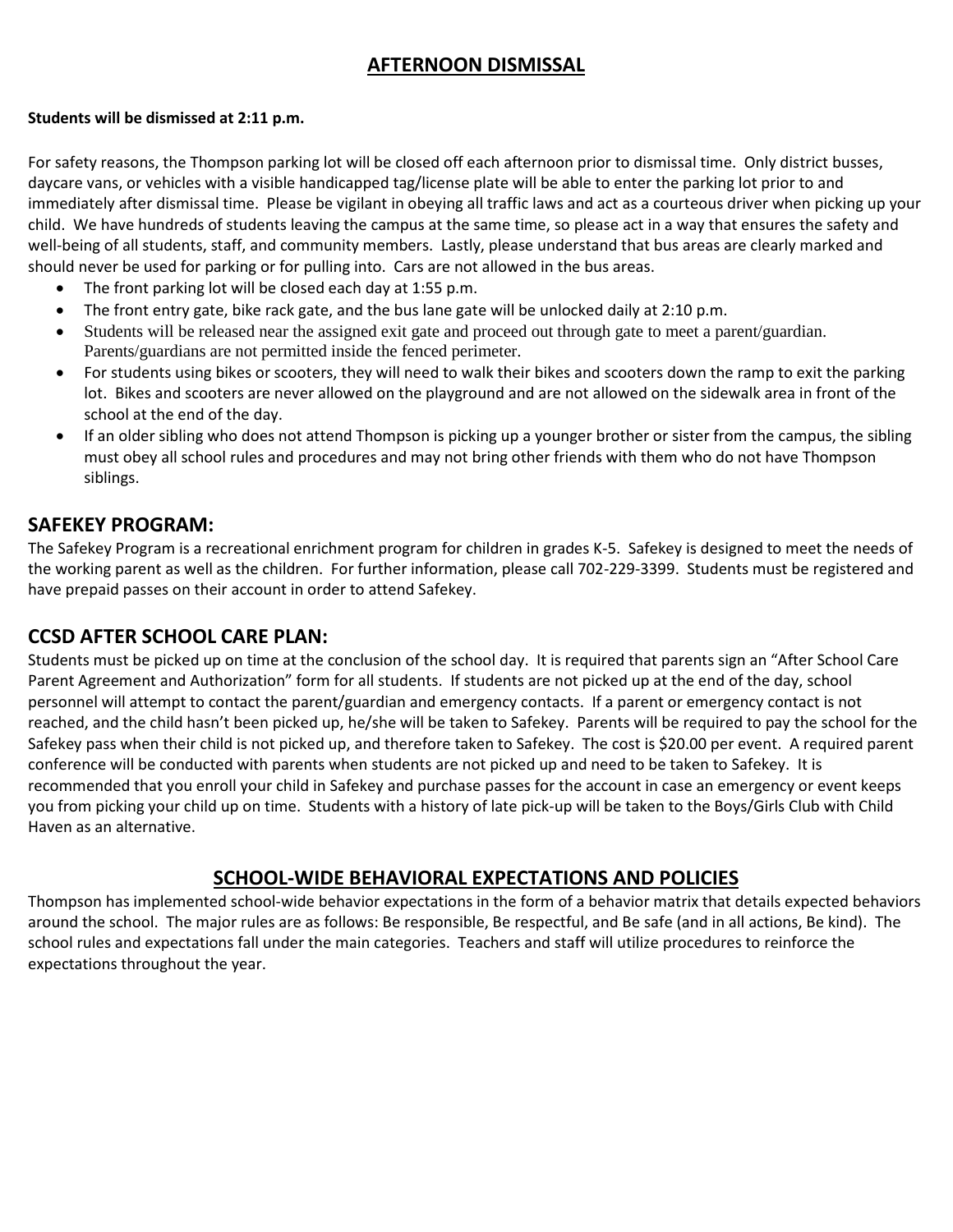# **Sandra Thompson Elementary School Expectations Matrix**

|                             | <b>Classrooms</b>                                                                                                                                                                                                               | <b>Bathrooms</b>                                                                                                                                                                                 | Lunchroom                                                                                                                                                                                            | Recess/<br>Playground                                                                                                                                                                                                               | Arrival/<br><b>Departure</b>                                                                                                                                                                                                                                 | <b>Hallways</b>                                                                                                                                                               | <b>Assemblies</b>                                                                                                                                                                                    |
|-----------------------------|---------------------------------------------------------------------------------------------------------------------------------------------------------------------------------------------------------------------------------|--------------------------------------------------------------------------------------------------------------------------------------------------------------------------------------------------|------------------------------------------------------------------------------------------------------------------------------------------------------------------------------------------------------|-------------------------------------------------------------------------------------------------------------------------------------------------------------------------------------------------------------------------------------|--------------------------------------------------------------------------------------------------------------------------------------------------------------------------------------------------------------------------------------------------------------|-------------------------------------------------------------------------------------------------------------------------------------------------------------------------------|------------------------------------------------------------------------------------------------------------------------------------------------------------------------------------------------------|
| Respectful<br>$\omega$<br>൶ | -Be trustworthy<br>and honest<br>-Raise your hand<br>to speak<br>-Use inside voices<br>-Listen<br>-Take turns<br>-Respect the<br>learning of others<br>-Cooperate<br>with others                                                | -Maintain the<br>privacy and<br>personal space of<br>others<br>-Use the bathrooms<br>for their intended<br>purpose<br>-Respect property<br>-Wait your turn<br>quietly outside of<br>the bathroom | -Raise your hand to<br>get an adult's<br>attention<br>-Use quiet inside<br>voices<br>-Listen to<br>lunchroom adult(s)<br>-Use manners<br>-Wait your turn<br>-Respond to "Give<br>Me 5" within 2 sec. | -Listen and follow<br>directions<br>-Listen to<br>recess/playground<br>adult(s)<br>-Play fair<br>-Share equipment                                                                                                                   | -Line up and enter<br>building quietly<br>-Wait patiently in line<br>-Respect others<br>around vou                                                                                                                                                           | -Maintain personal<br>space<br>-Hands to your side.<br>crossed in front of<br>you, or quiet sign<br>over mouth<br>-Feet to yourself<br>-Face forward<br>-Give silent "Hellos" | -Enter quietly<br>without voices<br>-Enter and exit in an<br>orderly manner<br>-Raise hand to<br>speak<br>-Listen and follow<br>directions<br>-Eves on the<br>speaker<br>-Inside or silent<br>voices |
| Responsible<br>ക്           | -Be prepared<br>-Try your best<br>-Put things back<br>where they belong<br>-Complete<br>assignments<br>within the given<br>length of time<br>-Take learning<br>seriously-Learning<br>is your job<br>-Take pride in your<br>work | -Be quick, quiet,<br>clean<br>-Keep your hands<br>and feet to yourself<br>-Flush, wash, trash<br>-Throw away your<br>paper towels<br>-1 pump of soap/1<br>paper towel                            | -Eat only your food<br>-Keep your area<br>clean correctly<br>-Clean up your area<br>when finished<br>-Bring lunch card or<br>lunch each day<br>-Stay seated until<br>dismissed                       | -Use the equipment<br>properly<br>-Return equipment<br>to the proper<br>location<br>-Dress appropriately<br>for the weather<br>-Line up and walk to<br>your line when you<br>hear the bell or<br>whistle<br>-Be a problem<br>solver | -Be on time to school<br>-Wait patiently in the<br>line<br>-Make sure you have<br>all of your belongings<br>-Walkinto school<br>with your class                                                                                                              | -Stay with your class<br>-Keep hands and<br>bodies off the walls<br>-Return promptly to<br>class                                                                              | -Stav with your<br>class<br>-Respond<br>appropriately to<br>show appreciation                                                                                                                        |
| Safe<br>$\omega$<br>m       | -Keep your hands<br>and feet to<br>vourself<br>-Walk<br>-Maintain personal<br>space<br>-Follow safety<br>directions<br>-Properly use<br>materials for<br>learning only                                                          | -Keep your hands<br>and feet to yourself<br>-Wash your hands<br>-Clean up after<br>vourself                                                                                                      | -Keep your hands<br>and feet to yourself<br>-Face forward<br>-Feet on the floor<br>-Food stays on your<br>tray or in your<br>mouth                                                                   | -Keep your hands<br>and feet to vourself<br>-Walk on the<br>blacktop<br>-Play on the<br>equipment properly<br>-Use P.E. rules when<br>playing games<br>-Inform an adult if<br>there is a problem                                    | -Keep your hands<br>and feet to vourself<br>-Walkin your line<br>-Hands to your side<br>or crossed in front of<br>vou<br>-Wait to be dismissed<br>by your teacher<br>-Walkers/Bike riders<br>leave the campus<br>promptly<br>-Walk bikes until off<br>campus | -Keep your hands<br>and feet to vourself<br>-Walkin a straight<br>line<br>-Remain silent<br>-Walk in the<br>hallways<br>-Walk on the right<br>side of the hallway             | -Keep your hands<br>and feet to yourself.<br>-Ask permission to<br>leave any setting                                                                                                                 |

#### **MAJOR RULES OF STUDENT CONDUCT:**

- 1. Act in a responsible, respectful, safe, kind, and cooperative manner on the school premises.
- 2. Keep hands, feet, and objects to yourselves at all times.
- 3. Treat all students and adults with courtesy and respect. Profane language and/or disrespectful actions will not be tolerated.
- 4. Be considerate of the feelings of others. Do not tease, degrade, or disgrace another student.
- 5. Bullying is unlawful and will not be tolerated.
- 6. Respect and care for school property and the property of others. This includes the school building, furnishings, and books/materials.
- 7. Respect the learning of others and avoid engaging in behavior that will interfere with learning.
- 8. Use school equipment and facilities in a manner that ensures the safety of self and others.

#### **EXPECTED STUDENT BEHAVIORS:**

- 1. Follow all requirements of the Thompson Behavior Matrix.
- 2. Be responsible for completing all assigned work.
- 3. Seek and receive help when a problem occurs.
- 4. Walk in a quiet and orderly manner while in the hallways and restrooms.
- 5. Follow all safety procedures when walking or riding bicycles to and from school:
	- **Cross streets at cross walks only.**
	- **Walk on sidewalks and designated walkways.**
	- **Walk bicycles on the school premises and on sidewalks around the school.**
	- **Skateboards and Heelies are not permitted at school.**
	- **Lock bicycles in the provided racks.**
	- Do not climb over the walls/fences.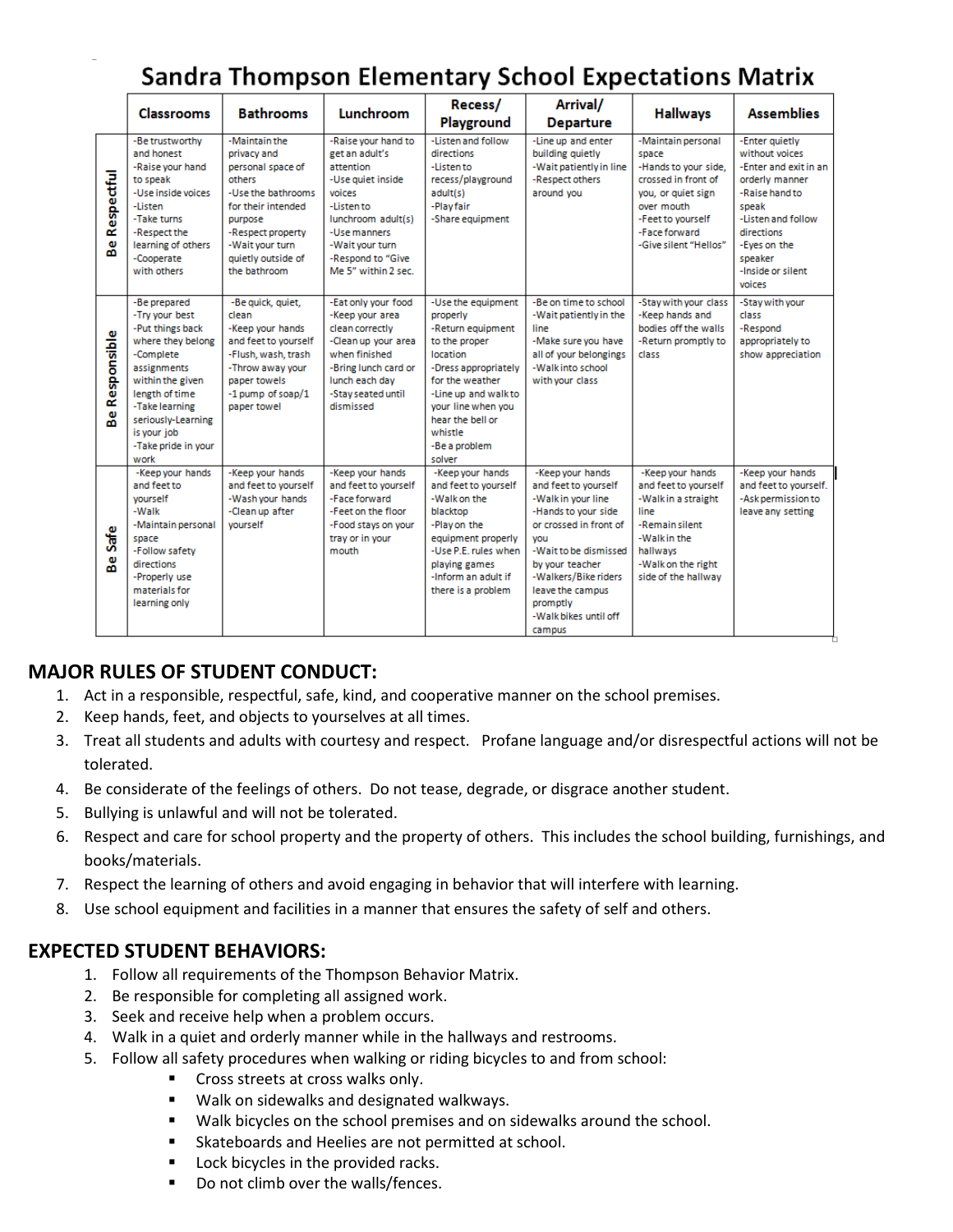- 6. Demonstrate responsible behavior in the lunchroom.
	- **Walk in an orderly manner.**
	- Remain seated at assigned tables.
	- Talk quietly and be courteous.
	- Clean the table area before being dismissed.
- 7. Keep chewing gum, candy, radios, electronic listening devices, toys, electronic games, and sports equipment at home.
- 8. Items including knives, guns, fireworks, matches, toy guns, etc. are not permitted.
- 9. Play safely in assigned playground areas.
	- **Rough play, such as tackle football and chase games are not permitted.**
	- **EXECUTE:** Climbing fences or on the roof to retrieve balls is not allowed.
	- No playing or running on sidewalks.
	- Only Shadow Tag is allowed (versus body tagging games).
	- **FILIP** Flips are not permitted on bars/equipment or on the campus.
	- Slide down the slide, feet first; climbing up a slide is not permitted.

#### **PLAYGROUND RULES:**

- 1. Run only on the grass; walk on the blacktop.
- 2. Chase no one; push no one; tag only shadows (Shadow Tag).
- 3. Use the playground equipment in a safe way:
	- a. Slide sitting up with feet first.
	- b. No chasing; no jumping from tall areas of the structure
	- c. Use "chin up" bars and "horizontal ladders" to build upper body strength. Do not sit on them, do not flip on them, and do not take a running jump start to pull up on them. Use them from a standing position only.
	- d. Walk without pushing on the balance beam.
	- e. No playing underneath or jumping on the walking bridges.
	- f. Monkey bars are to be used starting on one side only to avoid accidents and cutting. Jumping or running to take a leap to monkey bars is not allowed.
- 4. Use only school equipment (no items from home); use equipment at the appropriate location.
- 5. Return equipment to the appropriate location.
- 6. Take turns and allow all students to join organized games.
- 7. No toys or other items can be brought from home and taken out on the playground. Examples of this include, but are not limited to, Legos, Pokémon cards, fidget spinners, and electronic devices other than a phone. *Note*: phones cannot be used as cameras, video recorders, or listening devices while on the playground. The principal has the final authority to determine what items, if any, are appropriate for the school setting.

#### **REQUIRED PARENT CONFERENCE (RPC):**

A Required Parent Conference (RPC) is conducted anytime administration determines that a student's behavior requires the combined attention of the student, parent, teacher, and administration. The parent will be notified to set up an appointment with school personnel. Depending the reason for the conference, the student may not be able to return to campus prior to the Required Parent Conference being scheduled and/or held with school personnel. An attempt will be made to include the teacher in Required Parent Conferences.

#### **BULLYING, CYBERBULLYING, AND INTIMIDATION:**

Thompson Elementary school is committed to providing a safe and respectful learning environment in which all persons are able to realize their full academic and personal potential. All forms of bullying, cyberbullying, and intimidation will be dealt with using the school's progressive discipline policy. Thompson Elementary School has a zero tolerance policy on bullying and severe cases will be dealt with appropriately, which may include immediate suspension and/or expulsion. Students will be taught the appropriate ways to deal with bullying and intimidation. This will include methods used to report offenses so that student safety and confidentiality is maintained.

#### **STUDENT SEARCHES:**

The following information, directly from the school district, is required to be shared with students and parents: "Students are hereby informed that they will be subject to search when they enter campus after the beginning of the school day. This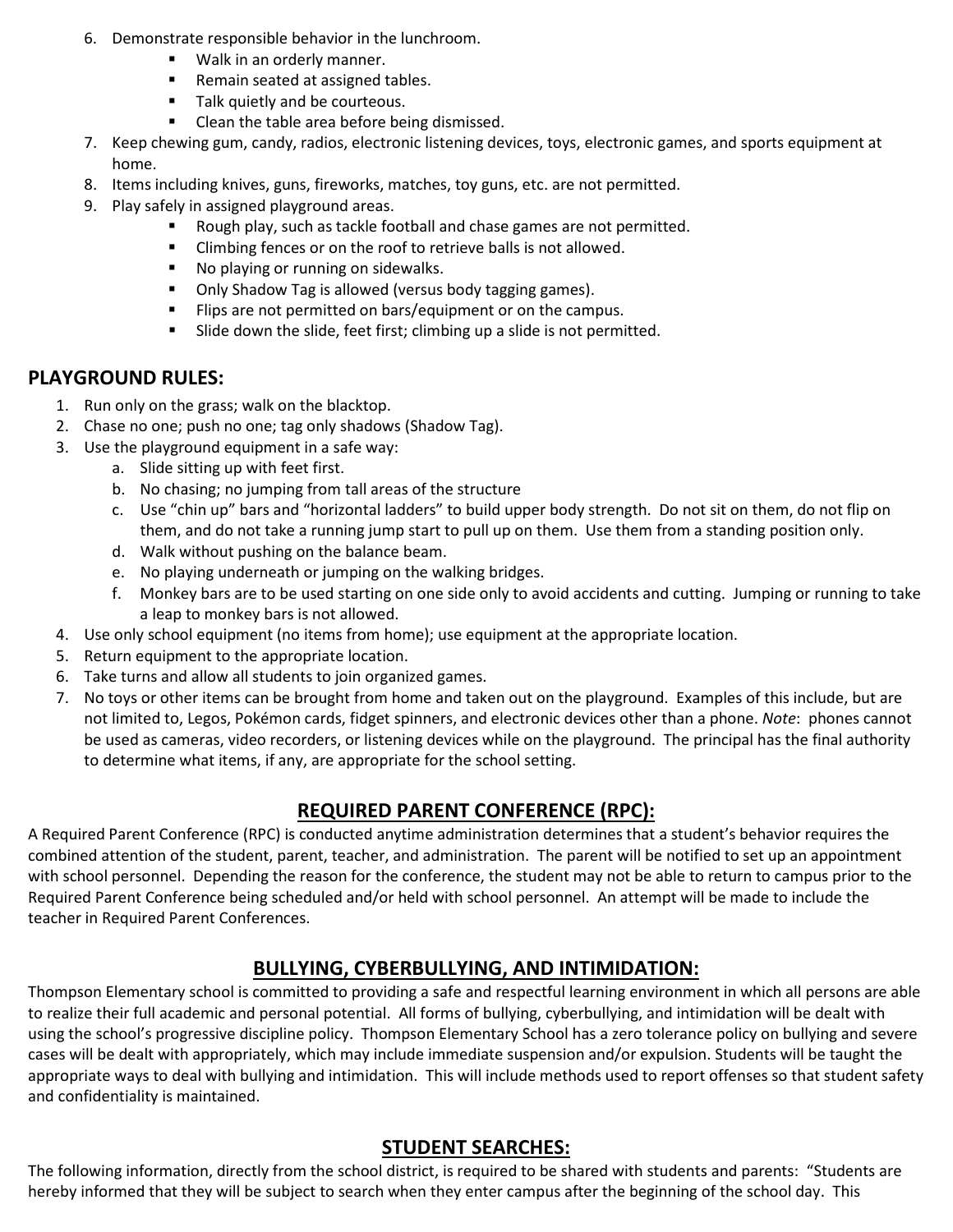includes, but is not limited to, unauthorized returns. This notice does not exclude personnel, however, from searching a student at any time should there be reasonable suspicion of wrongdoing."

# **ASSEMBLY PROCEDURES AND EXPECTED BEHAVIOR:**

When students are called to an assembly, they will enter the multipurpose room in an orderly manner at the direction of the teacher. Each student will sit on the floor and is to remain seated for the entire performance. Unless it's an emergency, students will not be allowed to leave during the assembly for bathroom usage. Booing, whistling, shouting, and other discourteous behaviors are not acceptable, and students choosing these behaviors will be removed from the assembly. At the conclusion of each assembly, students will remain seated until given directions by the teacher.

# **ENROLLMENTS AND WITHDRAWALS**

When a student enrolls, he/she will not attend class until the next school day. If it becomes necessary for you to leave our school during the year, please make every effort to notify the teacher and/or office at least one week in advance so that we may help make your transfer speedy and efficient. Library books and textbooks need to be returned before leaving. Any unpaid library fines (for lost or damaged books) will transfer to the next CCSD school, so please take care of this prior to withdrawal.

# **MEDICATION AT SCHOOL**

If a physician has prescribed medication for your child to be taken during the school day, a form must be obtained from the office and completed by the parent or guardian. This record gives permission for authorized school personnel to administer medication and is kept on file in the school health office. Parents must bring the medication, in its original container with prescription label, to school, along with the authorization form. Do not send the medication with your child. Non-prescription medication such as aspirin may not be dispensed by school personnel. Students should not bring over-the-counter medication to school.

# **BREAKFAST AND LUNCH PROGRAM**

#### **At this time breakfast and lunch is free for all students.**

Students should have a school lunch or lunch from home every day. If a student does not have a lunch, they will be able to receive a school lunch. Due to the limited amount of time students have to eat in the lunchroom, they cannot take time out to call home for a lunch. If a parent or guardian plans to bring a lunch for a student, to the school, they must adhere to our lunch times for each grade level. We are unable to pull a student out of instructional time due to a late lunch-drop off. In a case such as this, we would provide a school lunch to the student.

# **MESSAGES TO STUDENTS**

To ensure the safety of your child, we cannot take and deliver phone messages to your child. You must be present at the front counter and be able to show proper identification for us to tell your child to go home in a manner different from what you direct in the morning. The only exception to this is a message directing the student to go to Safekey since an adult with identification is required to pick up a child from Safekey. Thank you for your cooperation.

#### **CLASSROOM DISRUPTIONS**

It is the intent of the staff to use instructional time to its fullest advantage, and we ask your cooperation in this effort. Messages, delivery of items, etc. to students who are in class will be limited to emergency situations only. Please make every effort to plan student appointments for after school.

# **BATHROOM USE BY VISITORS**

School bathrooms are for student use only. For safety and security reasons, no visitors, including parents or family members, will be allowed to use student bathrooms. The school does not have public access bathrooms.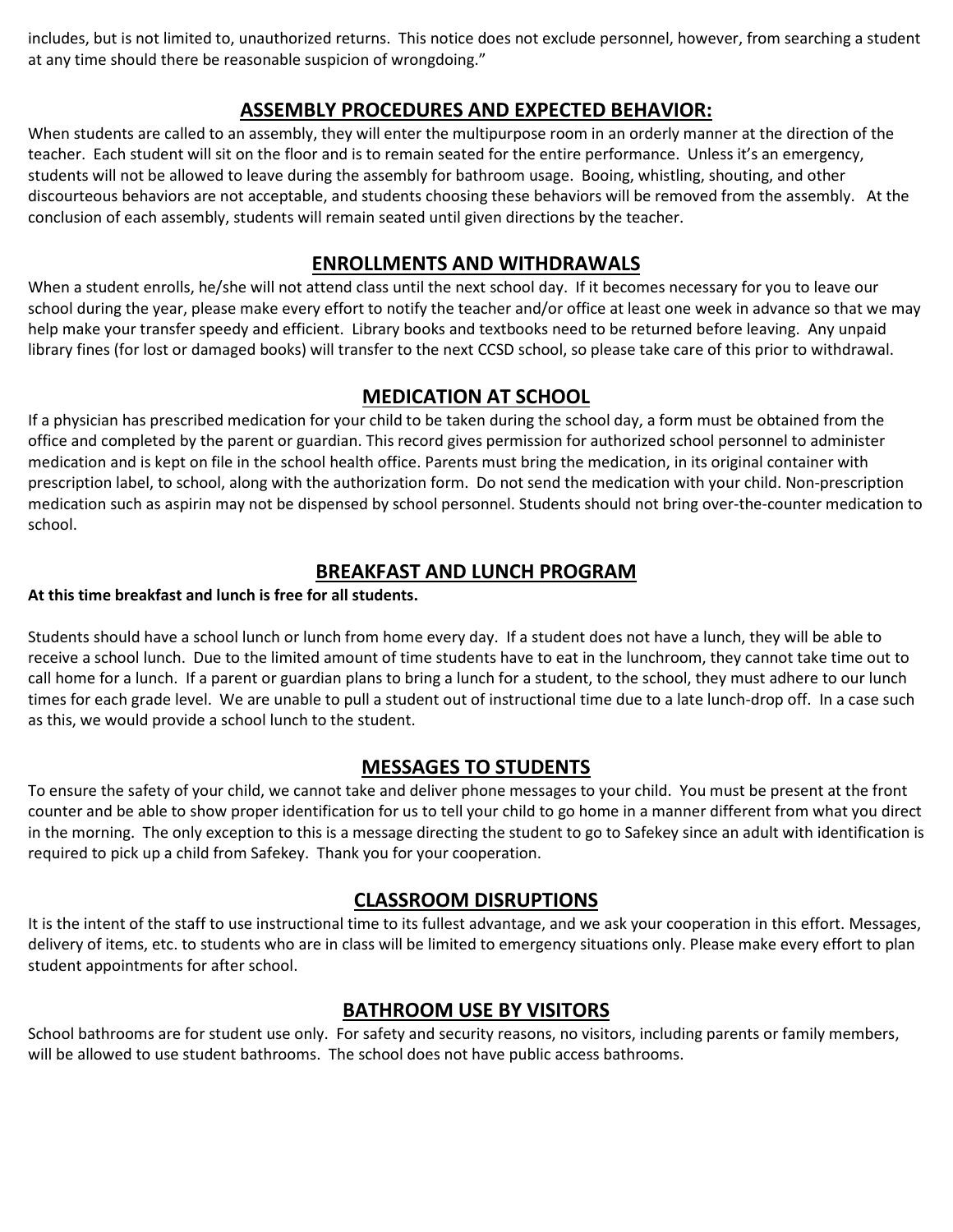# **DRESS CODE AND APPEARANCE**

The CCSD dress code (Regulation 5131) can be found at [www.ccsd.net,](http://www.ccsd.net/) and includes the following: Students' dress, personal appearance, and conduct are required to be of such character as not to disrupt or detract from the educational environment of the school. Any style that tends to diminish instructional effectiveness or discipline control by teachers is not acceptable. Students are to be dressed in such a manner that their appearance in the school contributes to the learning environment.

The following provisions are included in the district's dress code regulation:

- 1. Require the wearing of shoes with soles. House slippers and shoes with wheels are not permitted.
- 2. All clothing must be sufficient to conceal any and all undergarments. No skin will show between bottom of shirt/blouse and top of pants or skirts at any time. All sleeveless shirts must have straps at least three inches wide. Prohibited tops include, but are not limited to, crop tops, tank tops, muscle shirts, strapless, low-cut clothing, clothing with slits, or tops and outfits that provide minimum coverage.
- 3. Require that all shorts, skorts, skirts, and jumpers/dresses must be at fingertip length.
- 4. All jeans, pants, and trousers must be secured at waist level. Sagging is strictly prohibited. Jeans, pants, and trousers are not to have rips or tears that expose undergarments, skin, and/or are located mid-thigh or higher.
- 5. Headgear (hats, hoods, caps, bandanas, hair grooming aids, etc.) is not permitted on campus except for designated school approved uniforms, special events, authorized athletic practices, documented medical conditions, bona fide religious reasons, or CCSD/school sanctioned activities.
- 6. Costume or decorative-type items (i.e. headbands, with cat or bunny ears, etc…) cannot be worn at school unless they are worn for a preapproved spirit or dress up day.
- 7. Slogans or advertising on clothing, jewelry, buttons, and/or accessories which by their profane, controversial, discriminatory, and/or obscene nature disrupt the educational setting are prohibited.
- 8. Any clothing, jewelry, buttons, and/or accessories that promote illegal or violent conduct, or affiliation with groups that promote illegal or violent conduct such as, but not limited to, the unlawful use of weapons, drugs, alcohol, tobacco, or drug paraphernalia, or clothing that contains threats are prohibited.
- 9. Spiked or studded clothing, jewelry, and/or accessories are prohibited.
- 10. Outerwear such as coats, mittens, and scarves must be removed upon entering the classrooms/buildings. Administrators, teachers, and staff may use their discretion as appropriate based on the temperature in the facility.

**NOTE from CCSD Regulation 5131**: The school administration shall have the right to designate which types of dress, fashion, fads, or appearance disrupt or detract from the educational program and may be a potential safety hazard. The principal shall retain the authority to grant exceptions for spirit days, special event dress days, and school-wide free dress days.

# **DRESS CODE VIOLATIONS:**

Students who arrive at school with an item that does not fit the dress code guidelines will be sent to the nurse's office. Parent contact will be attempted and then a change of dress may be provided, if available, or parents/guardians will be asked to bring a change of clothes or items for their children. Every effort will be made to minimize the amount of time a student is removed from class. Repeat dress code violations could result in a Required Parent Conference.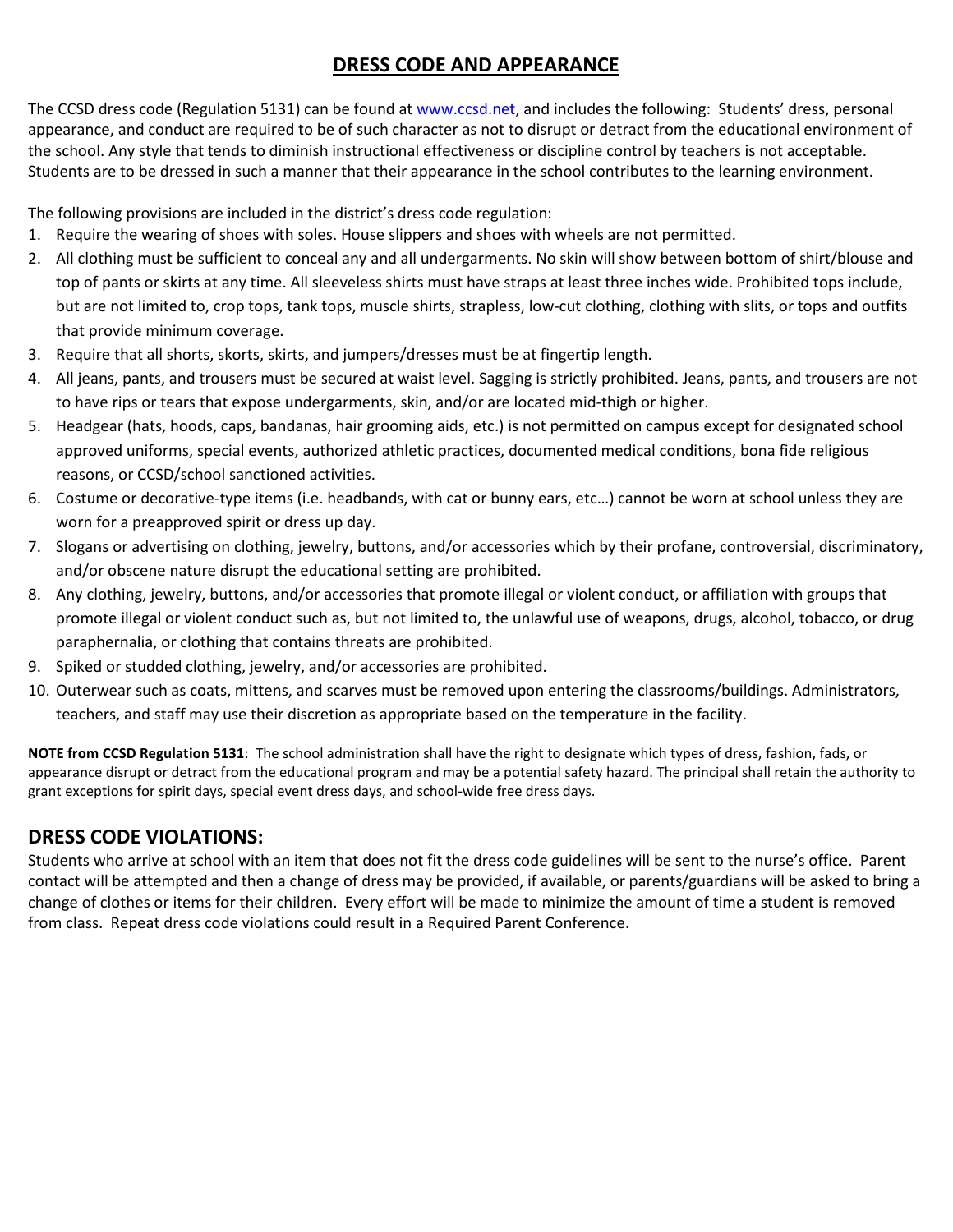# **ATTENDANCE**

Attendance has a direct impact upon achievement. We ask that you work together with us and stress the importance of good attendance to your children. Make a big thing of being present and on time every day. *If a student is sick, be sure he/she brings a written excuse.* Attendance enforcement is a shared responsibility of the parent/guardian and school district.

# **CLARK COUNTY SCHOOL DISTRICT ATTENDANCE REGULATIONS:**

Regular attendance in school leads to increased student achievement and students benefit from the educational opportunities provided by our excellent staff. The following information outlines the major provisions of the district's attendance regulations:

- Student *tardiness is a serious disruption* to the educational program and infringes on the educational rights of other students.
- A student is to be marked tardy if they are not physically present in the classroom at the start of the instructional day.
- A student who exceeds twenty (20) unexcused absences during the school year **MAY** *be retained in the current grade.*
- Only 10 prearranged absences can be used in one year.
- An unapproved absence for one or more class periods shall be deemed a truancy (NRS 392.130{2}). A student is declared truant when he/she is absent without a valid excuse, did not secure prior permission for the absence, or did not make up the class work for an excused absence. **Failure to provide an excuse within three (3) days will result in an unexcused absence.** In accordance with NRS, an unexcused absence is deemed truancy.
- If a student has been declared truant three times for unapproved absences, the school shall report the student and parent to a local law enforcement agency for investigation of habitual truancy.
- Parents and students are responsible for contacting the teacher to obtain make-up work within three (3) days of the absence.
- Students are allowed a minimum of three (3) days per date of absence to complete make-up work.

# **THOMPSON ATTENDANCE AND TARDY POLICY:**

*Students who are tardy must be signed in by a parent at the office*. A student is tardy if he/she is not physically present in class by 8:00 a.m. or 11:40 a.m. for the afternoon pre-k class.

#### **Habitual absences will be dealt with in the following manner:**

- 1. 3 and 6 absences: attendance letter sent home
- 2. 9 absences: attendance letter sent home; Required Parent Conference with parent and administration
- 3. 15 absences: attendance letter sent home; Required Parent Conference with parent and administration; possible referral to CPS for Educational Neglect.

# **PARENT/TEACHER COMMUNICATION**

# **CONFERENCES:**

Communication between parents and teachers is extremely important. We encourage parents to communicate with their child's teacher at any time, outside of instructional time. Regular parent-teacher conferences will be held at least once a year, and as often as is necessary. Please don't hesitate to request a conference if you have any questions or concerns. The principal, assistant principal, and any other relevant school staff members can be included in the conference to assist in the matter.

# **INFINITE CAMPUS PORTAL AND PROGRESS REPORTS:**

To help you more effectively monitor the progress of your child, the Clark County School District provides a computer based system by which you can track your student's grades and attendance. Information on Campus Portal access can be obtained from the office if needed.

Paper-based progress reports will only be printed upon parent request. Grades will be updated in the Campus Portal each week, and parents can access grades at any time. If a parent would like a paper progress report, based on pre-determined dates, they can sign-up on an interest letter that will be sent home in September. All students will receive progress reports in the middle of each semester and they will receive report cards at the conclusion of each semester.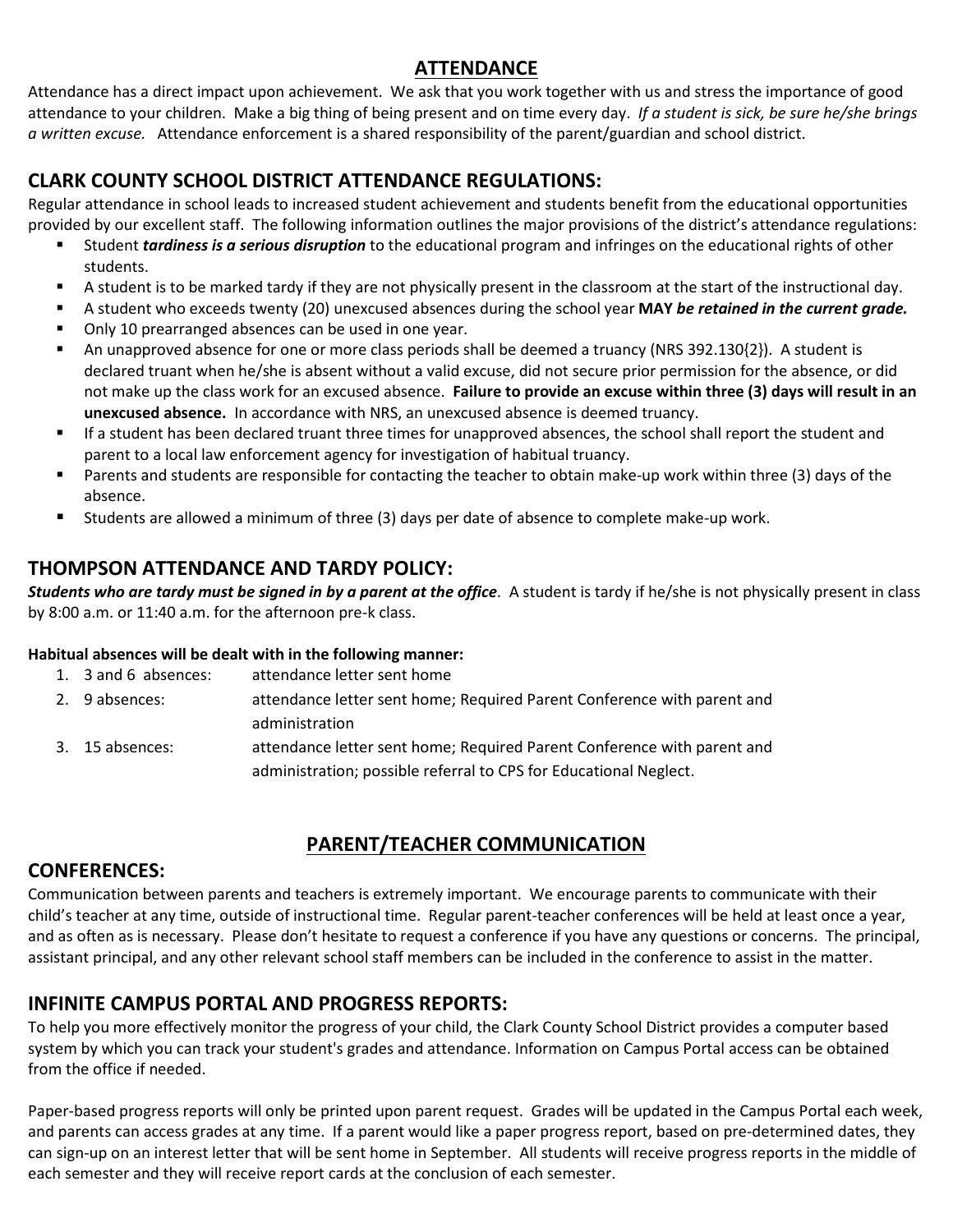# **PARENT TEACHER ASSOCIATION (PTA)**

All parents are encouraged to join and participate in the Thompson PTA. We appreciate the support and input of our parents and community members. The PTA at Thompson works to support the school in many ways. Some of the exciting events they lead, in order to promote community involvement, include Family Movie Nights, Breakfast with Santa, and the fall carnival. You will receive notice of monthly meeting dates and events held throughout the year.

# **SCHOOL VOLUNTEERS AND VISITORS**

We ask that all visitors on campus, including those arriving for pick-up and drop-off, adhere to an appropriate style of dress for an elementary school, which would include wearing clothing that is not revealing and, ensuring that logos have appropriate language and pictures.

# **SCHOOL VOLUNTEERS:**

#### *Note: This is subject to change pending CCSD guidance related to updated safety measures.*

We truly appreciate those with the time and energy to volunteer at our school! If you are able to help during the school day, please contact your child's teacher.

- Regular volunteers (more than 3 times per month) must successfully complete the CCSD background check and be issued a CCSD Volunteer badge.
- All volunteers must comply with CCSD Regulation 4100.
- All volunteers are required to sign and adhere to a school volunteer contract.
- All volunteer hours and arrangements are to be scheduled previous to the day(s) volunteers arrive, so that teachers can be prepared with items volunteers will assist with. Unannounced visitors and volunteers are not permitted.
- Identification will be checked for all volunteers each day. Visitor badges will be provided.
- When parents volunteer, they will conduct the majority of their support outside of the classroom so that the learning environment is effectively maintained.
- Appropriate school school-wide expectations and procedures are to be followed by volunteers.
- Volunteers must follow school-wide guidelines for dress code and cell phone usage.
- Phones must not be used in the hallways, pods, classrooms, or workrooms within the school.
- Non-school aged children are not allowed to be with parents as they are volunteering. This helps to maintain a safe and conducive learning environment.

#### **VISITORS:**

*Note: This is subject to change pending CCSD guidance related to updated safety measures.*

Visitors are always welcome, but *we require ALL visitors to report to the office*. **Visitors cannot enter the building through any door, except the main office door.** Persons who wish to visit a classroom must make *PRIOR* arrangements with the teacher or principal.

- **Visitors will be required to show valid identification;** visitors will be given a visitor's badge to wear while on campus. Badges must remain on. Visitors should sign out before they leave the school campus.
- **Visitors are asked to silence their cellular phones and follow dress code requirements. This ensures compliance with district policies and guidelines.**

#### **CLASSROOM OBSERVATIONS:**

#### *Note: This is subject to change pending CCSD guidance related to updated safety measures.*

On occasion, parents request to observe their child in their classroom. We welcome observations; however, to limit disruptions to the classroom setting, we have established the following guidelines:

- Classroom observations must be scheduled with classroom teachers at least one day in advance and are limited to thirty minutes in length.
- Parents cannot disrupt the educational setting (ex. talking to kids or distracting instruction).
- **Upon arrival, parents need to sign in at the front office and receive a visitor's badge.**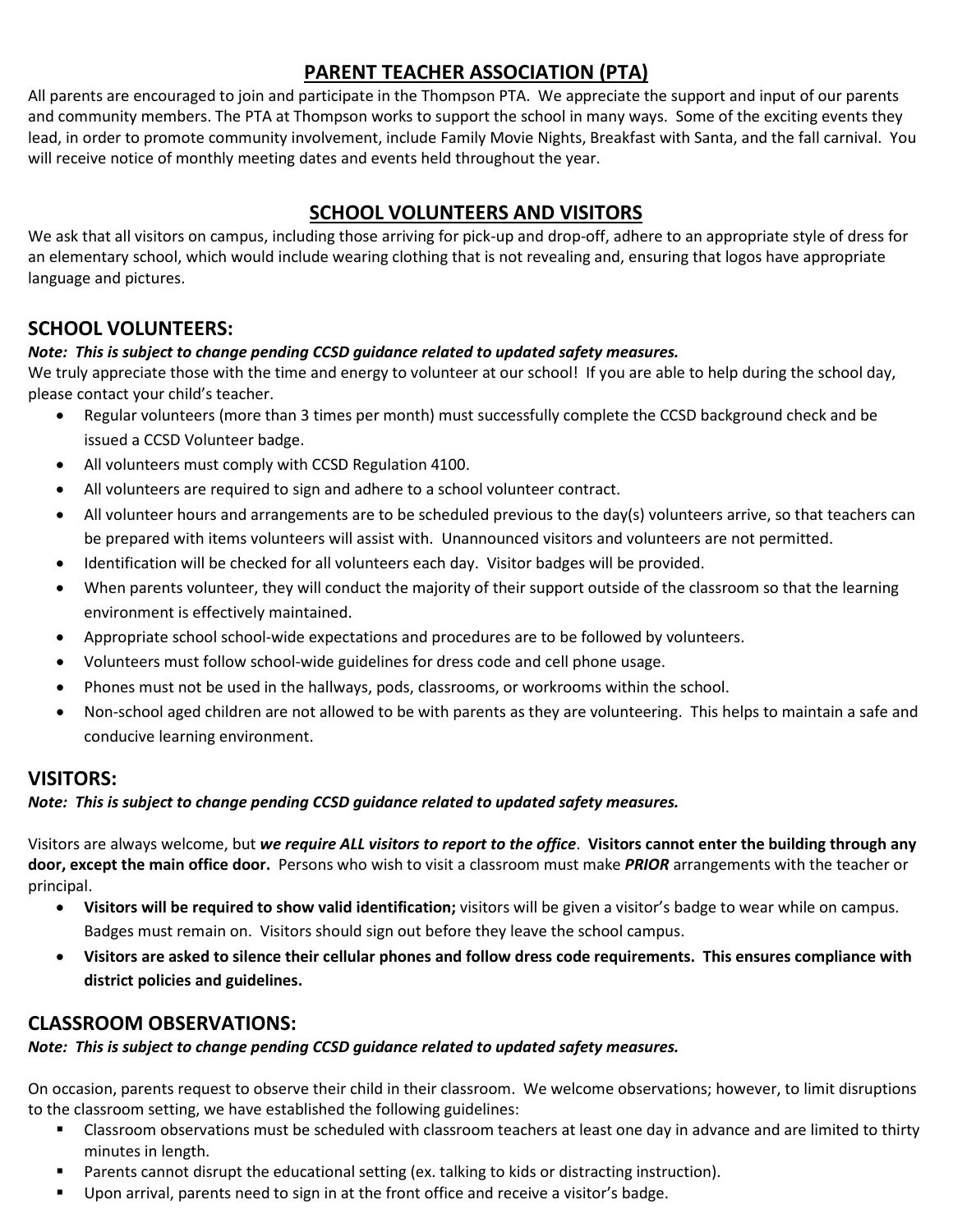- **•** Once in the classroom, the teacher will show you where to be seated during the observation.
- If your presence or actions cause a distraction to the learning environment, the observation will be concluded. Any future observations will be scheduled at the discretion of the principal.

After a classroom observation, any conversation with the teacher should be held when students are not present. Teachers can set up a conference with you to provide the time and attention you deserve. Thank you for your cooperation.

#### **HOMEWORK**

Students have homework on a regular basis. Homework is a continuation of work that has been taught by the classroom teacher, but not completed by the students during their seat work. A certain amount of time for reading is appropriate as a homework assignment. Assignments provide time for independent study at home, Mondays through Thursdays. Fridays will typically remain free from homework as much as possible so weekends can be reserved for families.

#### **BIRTHDAYS AND CLASS PARTIES**

Birthday parties are not permitted during the instructional day. Only non-food items are permitted to be given away as part of a birthday celebration. School parties are held for a limited number of occasions.

**Further information related to providing edible birthday treats will be provided when guidance is provided by CCSD.**

# **PHONES AT SCHOOL**

#### **SCHOOL PHONE USAGE:**

School phones are for business use. Students will only be allowed to use the school phone in emergencies.

#### **STUDENT CELLPHONES**

The use by students of personal communication devices such as cell phones, pagers, or other similar electronic communication devices is prohibited at school during the instructional day. Students' cellular phones and personal electronic devices must be turned off and remain off during the instructional day. *Phones left on vibrate/silent modes are subject to seizure.* Cellular phones may only be used prior to the first bell, after the final bell, or during scheduled nutrition breaks or lunch periods.

Due to the proliferation of cameras being included as part of cell phones, cell phones should not be taken out and used as photo capturing devices at any time while on campus. Use of personal technology and communication devices that violate state or federal law, any District policies or regulations, or the CCSD Acceptable Use Policy is prohibited. When usage of devices is not allowed, devices must be turned off and stored in a non-visible location such as in a backpack, purse, or pocket. Students who violate these laws or policies will be disciplined according to District guidelines and the device will be subject to confiscation.

Cellular phones must remain off during a school evacuation, lockdown, or drill. During these situations, tell your child NOT to try to contact you by cell phone until given the okay by school staff, thus allowing emergency communication channels to remain open. The District's communication system has the capability of contacting parents/guardians in an emergency.

Parents/guardians are asked to silence cellular phones and other devices while at the school. This ensures both compliance with the above guidelines and serves to set a positive example for students.

As a reminder, all phones should be kept in a safe and secure location which is not visible to other students. The school is not responsible for any lost or stolen phones.

#### **Students who violate the cell-phone policy will be disciplined in the following manner:**

- a. First offense: Verbal warning to student.
- b. Second offense: Teacher confiscates the phone for the remainder of the day.
- c. Third offense: Administration confiscates the phone and parents must come to school to pick up the phone.
- d. Fourth offense: Student has to check phone in at office each morning and pick it up at the end of each day.